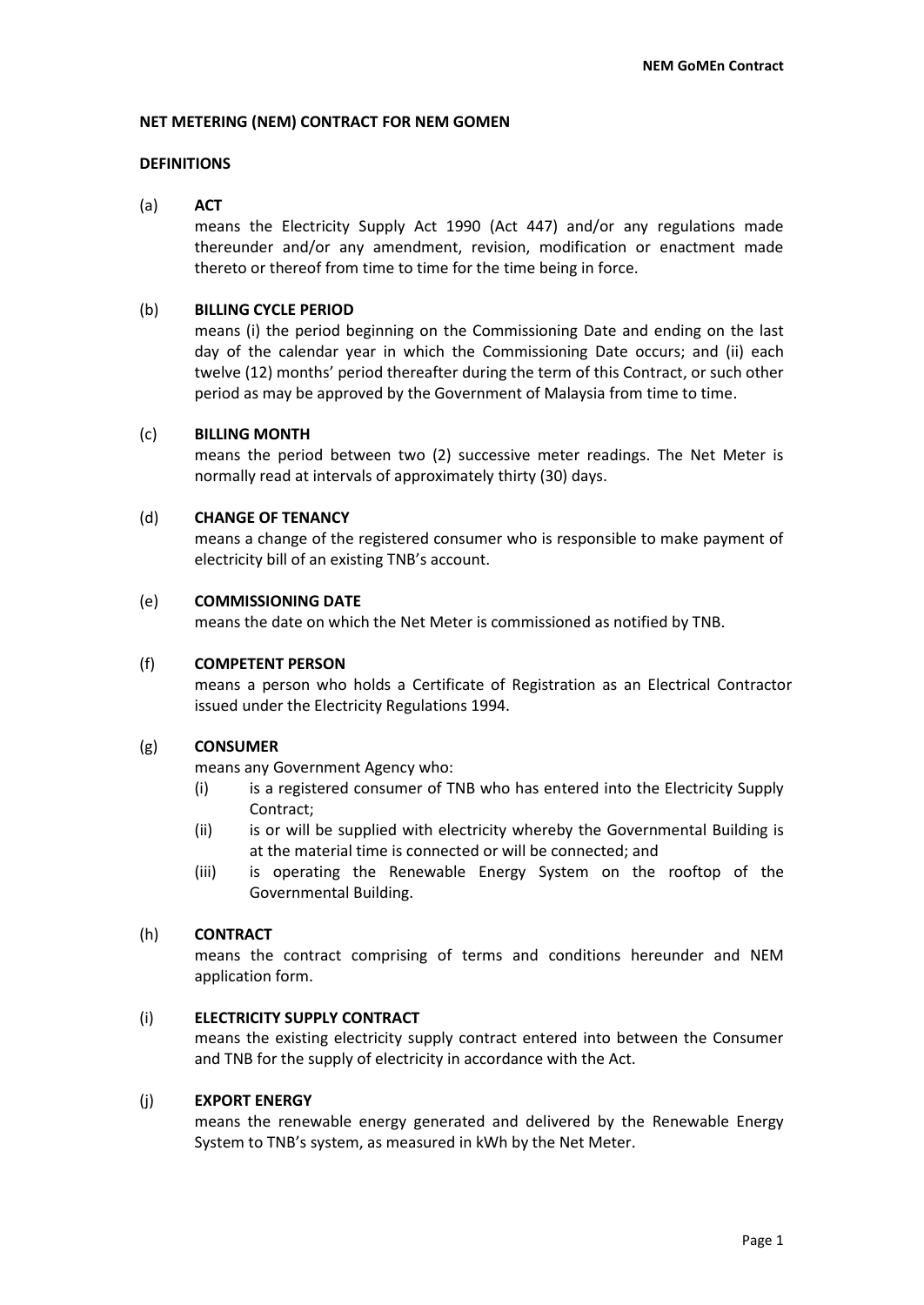# (k) **GENERATED AMOUNT**

means an amount (in RM) equal to the Export Energy multiplied by the Tariff.

# (l) **GOVERNMENT AGENCY**

means a ministry, department or statutory body established by the government at all levels of administration whether at the federal, state and district levels including local authorities, under the commercial tariff.

# (m) **GOVERNMENTAL BUILDING**

means the building owned and used by the Consumer (other than for residential purpose) on which the Renewable Energy System is installed.

# (n) **IMPORT ENERGY**

means the electricity supplied by TNB and consumed by the Consumer, as measured in kWh by the Net Meter.

# (o) **INSTALLED CAPACITY**

means in respect of the Consumer falling under the tariff classification of Low Voltage or Medium Voltage, the installed capacity of the Renewable Energy System shall not exceed seventy-five per cent (75%) of the maximum demand of the Consumer's existing installations and capped at 1MW. Maximum demand shall be determined based on (A) in respect of a Consumer with less than one (1) year history of recorded maximum demand, the declared maximum demand, and (B) in respect a Consumer with at least one (1) year history of recorded maximum demand, the average of the recorded maximum demand for the immediately preceding one (1) year period.

# (p) **kW**

means kilowatt.

# (q) **kWh**

means kilowatt-hour.

# (r) **LOW VOLTAGE**

in the context of tariff classification means a supply voltage less than 1000 volts.

# (s) **MEDIUM VOLTAGE**

in the context of tariff classification means a supply voltage from 1,001 volts to 50,000 volts.

# (t) **METER INSTALLATION CHARGES**

means an upfront contribution amount payable by a Consumer requiring infrastructure for new supply and/or upgrading of existing infrastructure for additional supply requirement and for the purpose of this Contract, the installation and connection of Net Meter, as approved by the Suruhanjaya Tenaga or any relevant authority.

# (u) **MW**

means megawatt.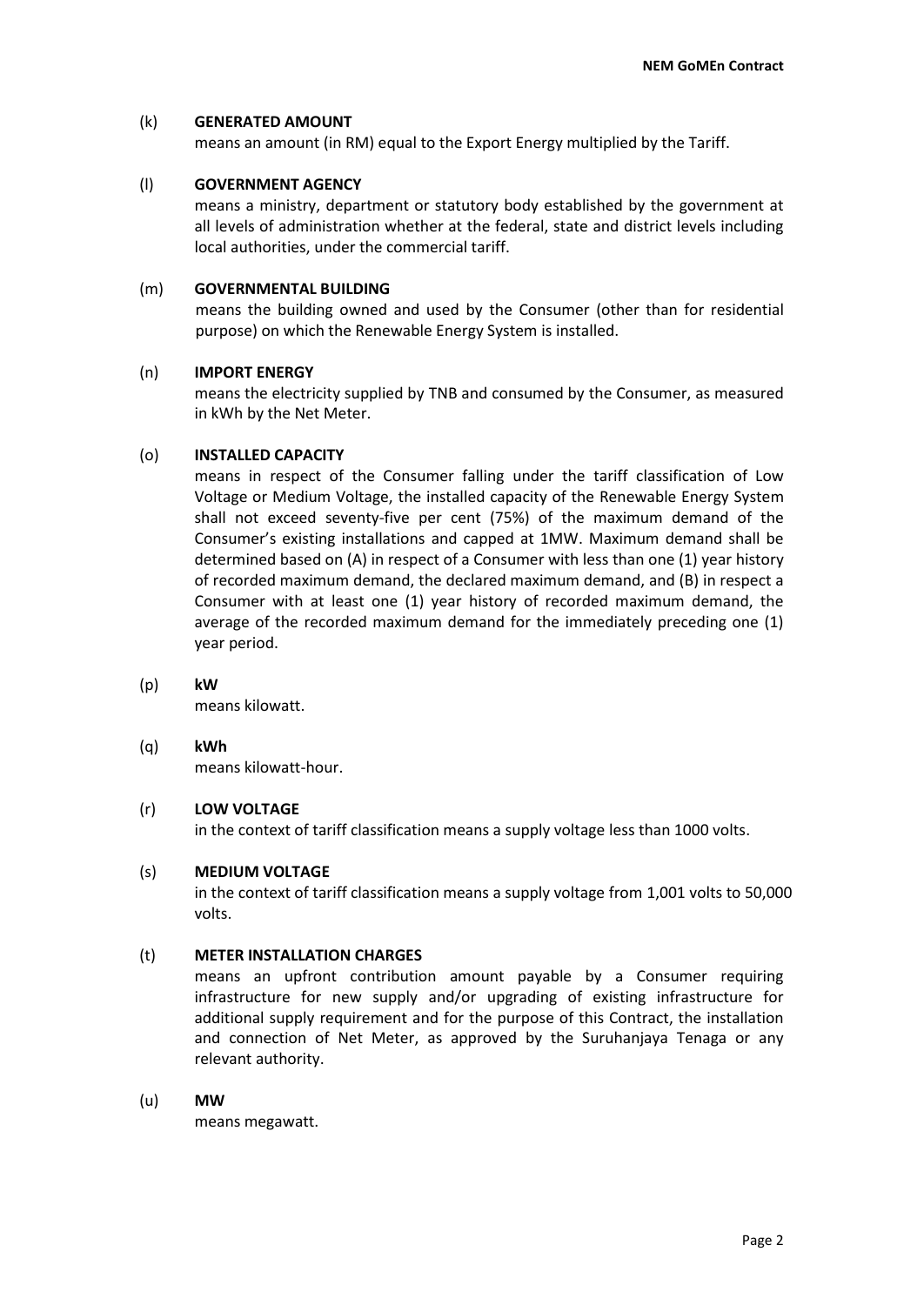# (v) **NEM MONTHLY MINIMUM CHARGE (NMMC)**

means a monthly charge applicable to the Consumer in the event its monthly total charge for the difference between the Import Energy and the Export Energy is less than the stated amount stipulated in the prevailing Tariff as approved by the Government of Malaysia.

# (w) **NET METER**

means the metering equipment and devices supplied and installed by TNB for the measurement of the Import Energy and the Export Energy.

# (x) **RENEWABLE ENERGY METER**

means the renewable energy meter to be procured and installed at the Governmental Building for the purpose of capturing the gross renewable energy generated from the Renewable Energy System.

# (y) **RENEWABLE ENERGY SYSTEM**

means the renewable energy system located on the rooftop of the Governmental Building which fully complies with the Technical Guidelines and the guidelines as may be issued by the Suruhanjaya Tenaga, grid-connected inverter, storage devices (if any), the associated protection and control devices (including but not limited to isolator and relay), alternating current and direct current cables, switches and other related devices up to the Consumer's termination point.

# (z) **SUPPLIED AMOUNT**

means an amount (in RM) equal to the Import Energy multiplied by the Tariff.

# (aa) **SURUHANJAYA TENAGA**

means the Suruhanjaya Tenaga established under the Energy Commission Act 2001 and any successor thereof.

# (bb) **TARIFF**

means the prevailing tariff, as provided by the Act and approved by the Government of Malaysia.

# (cc) **TARIFF BOOK**

means TNB's tariff book as may be amended, revised, modified or supplemented from time to time.

# (dd) **TECHNICAL GUIDELINES**

means TNB's technical guidelines as may be amended, revised, modified or supplemented from time to time, which provide the minimum technical, operation and safety requirements in ensuring that the features of the Renewable Energy System and the Net Meter are compatible with TNB's requirements.

# (ee) **TNB**

means Tenaga Nasional Berhad (200866-W), a company incorporated in Malaysia under the Companies Act 1965 and having its registered address at Pejabat Setiausaha Syarikat, Tingkat 2, Ibu Pejabat Tenaga Nasional Berhad, No. 129, Jalan Bangsar, 59200 Kuala Lumpur and having branches in Peninsular Malaysia.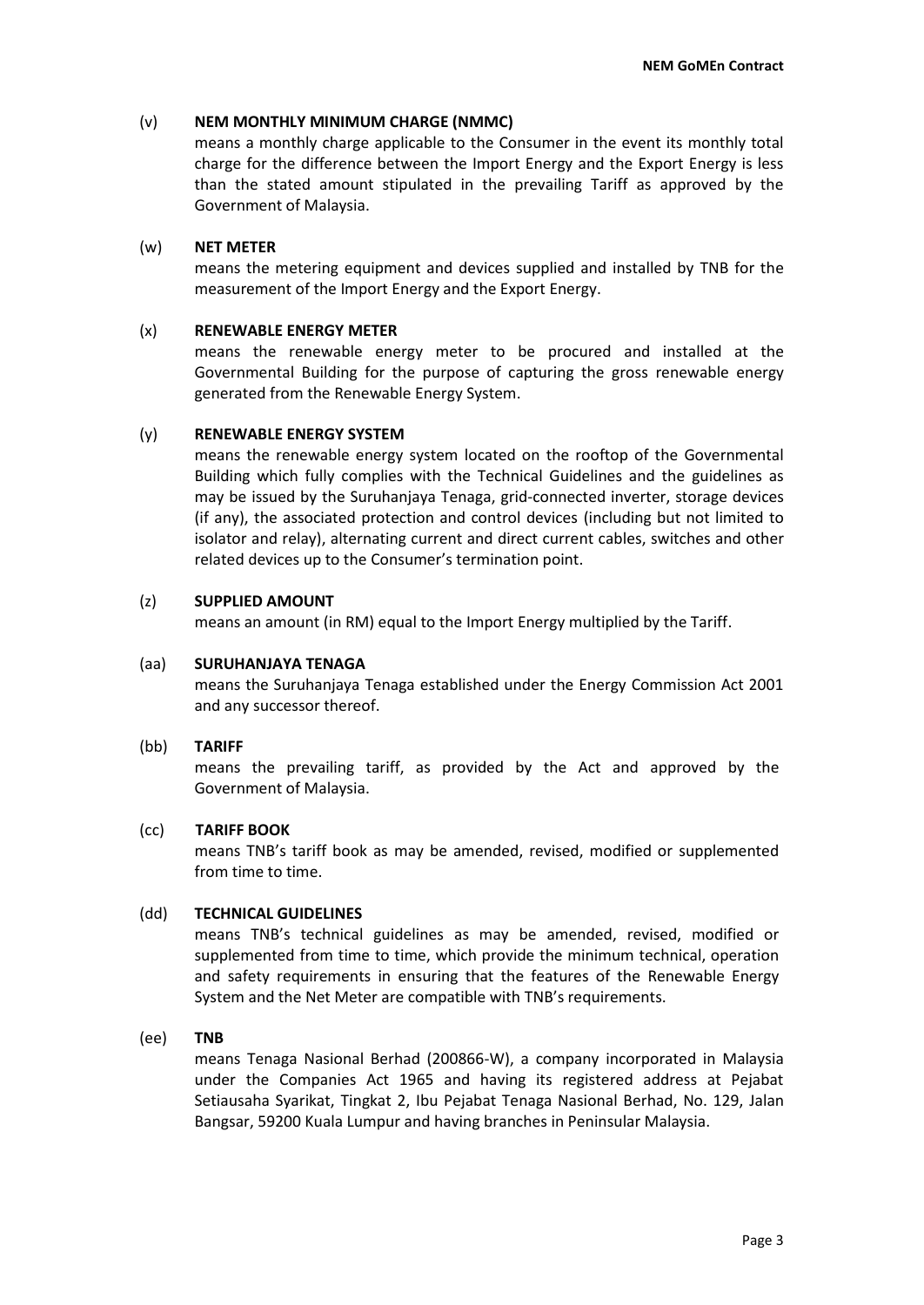# **A. TERM OF CONTRACT**

This Contract shall be effective on the Commissioning Date and shall remain in effect for a term of ten (10) years which expires on the last day of the month in which the tenth (10th) anniversary of the Commissioning Date occurs, unless otherwise terminated in accordance with the provisions of this Contract.

Upon the expiry of the term of this Contract, the Consumer agrees with TNB that the Consumer shall be registered by TNB as self-consumption and subject to the guidelines relating to self-consumption as issued by the Suruhanjaya Tenaga.

# **B. CONSUMER'S COVENANTS**

# **1. CONSUMER DECLARATION**

The Consumer shall abide at all times to the Consumer Declaration as stipulated in the NEM application form and the following terms:

- (a) To ensure that the Renewable Energy System complies with the Technical Guidelines, all prevailing statutory requirements and best practices on safety, reliability and power quality of electrical installation as stipulated in the Malaysian Distribution Code and any amendments made thereunder.
- (b) The Renewable Energy System shall incorporate an anti-islanding function to ensure that the Renewable Energy System automatically disconnect from TNB's system during power interruption to allow TNB's personnel to work safely on the TNB's system.
- (c) Any other obligations under the Act.

# **2. REPRESENTATIONS AND WARRANTIES OF THE CONSUMER**

The Consumer represents and warrants to TNB that:

- (a) The Consumer is an entity duly organised and validly existing under the laws of Malaysia.
- (b) The Consumer has all requisite power and authority to execute, deliver and perform its obligations under this Contract.
- (c) The Consumer has full control and possession of the Governmental Building, including all necessary ownership rights, leases, tenancies, title and/or interest of the Governmental Building.
- (d) The Consumer shall comply with the provisions of all statutes, ordinances, by-laws, regulations and rules for the time being in force affecting the Governmental Building or any constructions, improvements, installations, additions or alterations thereon and forthwith to satisfy all requirements of the municipality or any other local authority with respect to the Governmental Building.
- (e) If the Consumer is a tenant of the Governmental Building, the Consumer shall have obtained the prior written consent of the owner of the Governmental Building for the installation and commissioning of the Net Meter.
- (f) The Consumer is subject to any pending action or proceeding affecting the Consumer before any court, government entity or arbitrator that is likely to affect materially and adversely the financial condition or operations of the Consumer and the ability of the Consumer to perform its obligations hereunder, or that purports to affect the legality, validity or enforceability of this Contract.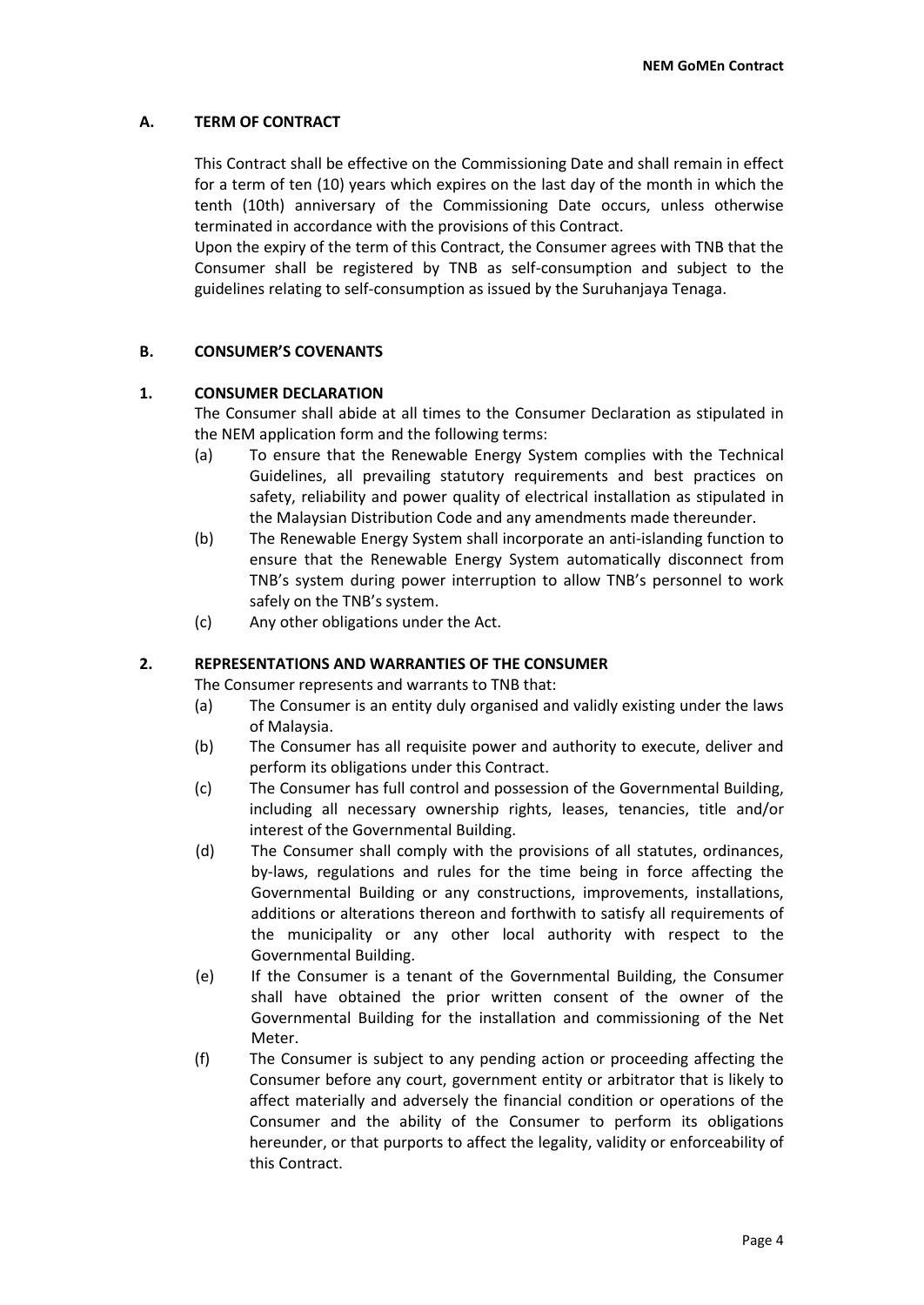- (g) The Consumer shall remain a Consumer of record of TNB for its own electricity consumption in good standing at all times, and shall not cause the Renewable Energy System, the Renewable Energy Meter and the Net Meter to be disconnected or removed from the Governmental Building without the prior written consent of TNB.
- (h) The total capacity of the Renewable Energy System shall not exceed the Installed Capacity.
- (i) The specifications of the Renewable Energy System shall be as set in the NEM application form.
- (j) The Consumer shall have procured the installation of the necessary GPRS broadband signal at the Governmental Building which is required for the remote reading of the Net Meter.
- (k) The Consumer shall comply with the terms and conditions under this Contract and the provisions under the Act.
- (l) The Consumer shall not install and operate virtual net meter which enables the Consumer to allocate the net excess in kWh generated by the Renewable Energy System to other consumer within the vicinity of the Governmental Building.
- (m) The Consumer shall immediately notify TNB of any change in the Consumer's information as provided for the purpose of this Contract.
- (n) The Consumer undertakes to operate and maintain the Renewable Energy System in accordance with the Technical Guidelines and the guidelines as may be issued by the Suruhanjaya Tenaga.
- (o) The Consumer shall immediately notify the Sustainable Energy Development Authority of any change in the Consumer's tariff classification.
- (p) This Contract constitutes a legal, valid and binding obligation of the Consumer.

# **3. METER INSTALLATION CHARGE**

To pay to TNB a Meter Installation Charge in full (if any) and such payment to be paid before any work of installation and connection of the Net Meter is commenced by TNB, as provided in the Act.

# **4. DISCONNECTION FEE**

In the event the Renewable Energy System is disconnected from TNB's system and/or electricity supply is disconnected from the Governmental Building, then appropriate fees shall be charged for such disconnection.

# **5. ACCESS**

The Consumer consents with TNB that the authorised employees, servants, agents and/or representatives of TNB shall be permitted to have access to the Governmental Building at reasonable time, manner and circumstances:

- (a) To carry out their duties which include but not limited to the construction, installation, inspection, testing and/or reading of the Net Meter, the Renewable Energy Meter and/or the Renewable Energy System or other relevant things relevant to the supply of electricity to the Governmental Building.
- (b) To disconnect the Renewable Energy System from TNB's system and/or the supply of electricity to the Governmental Building upon the occurrence of any of the circumstances as set out in Clause 22.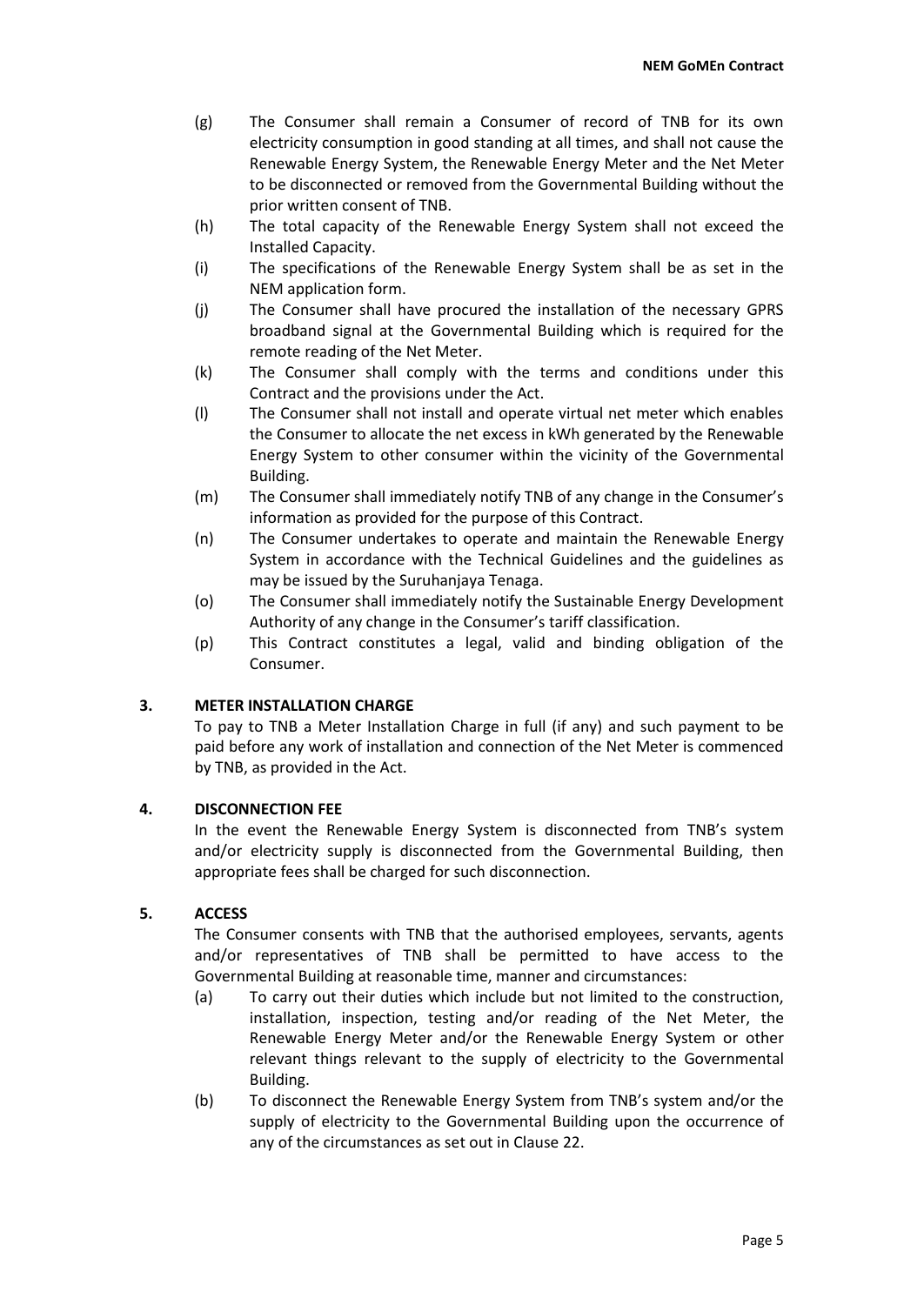(c) For entry pursuant to Clause 5(a), TNB shall make good any damage, if any, as a result of such entry.

# **6. COSTS AND EXPENSES FOR RENEWABLE ENERGY SYSTEM, NET METER AND RENEWABLE ENERGY METER**

All costs and expenses relating to the procurement, installation, testing, energizing and commissioning of the Renewable Energy System, the Net Meter and the Renewable Energy Meter together with the replacement or any future modification or relocation of the Renewable Energy System, the Net Meter and the Renewable Energy Meter shall solely be borne by the Consumer.

# **7. NO INTERFERENCE OF ELECTRICITY SUPPLY TO OTHER CONSUMERS**

- (a) To operate and maintain the Renewable Energy System and/or use electricity supply so as not to interfere with the supply of electricity to any other consumers or TNB's electrical installation.
- (b) In the occurrence of the circumstances in Clause 7(a), the Consumer shall make good any loss or damage to TNB and/or made payment for the amount in the reasonable opinion of TNB to be the costs making good for such loss or damage.

# **8. NO OBSTRUCTION TO TNB'S INSTALLATION**

- (a) The Consumer shall not create any obstruction and/or undertake any activity in the vicinity of any TNB's electrical installation and/or place any equipment which may endanger life or properties and/or to make any electrical wiring and/or installation to the existing installation without any written permission from the Suruhanjaya Tenaga and/or TNB.
- (b) (i) TNB has the right to take any reasonable actions to remove any obstruction created by the Consumer or representative under Consumer's supervision/control.
	- (ii) TNB shall not be liable to pay any compensation for any losses and/or damages to the Consumer due to the said removal.

# **9. RESPONSIBILITY TO MAKE GOOD ALL DAMAGES**

The Consumer shall pay for all damages on TNB's installation within the Governmental Building due to negligence on the Consumer's part or any persons under the Consumer's control.

# **10. TERMINATION BY THE CONSUMER**

- (a) To give TNB a notice in writing and shall be served by:
	- (i) hand delivery; or
	- (ii) way of prepaid registered post; or
	- (iii) any applicable means which shall be determined by TNB.
- (b) Termination of this Contract shall be effective three (3) working days after TNB's receipt of termination notice.
- (c) Notwithstanding to the above, in the event the actual disconnection cannot be performed by TNB due to inevitable causes, the Consumer shall be liable to pay all charges relating to the electricity consumed until the actual disconnection.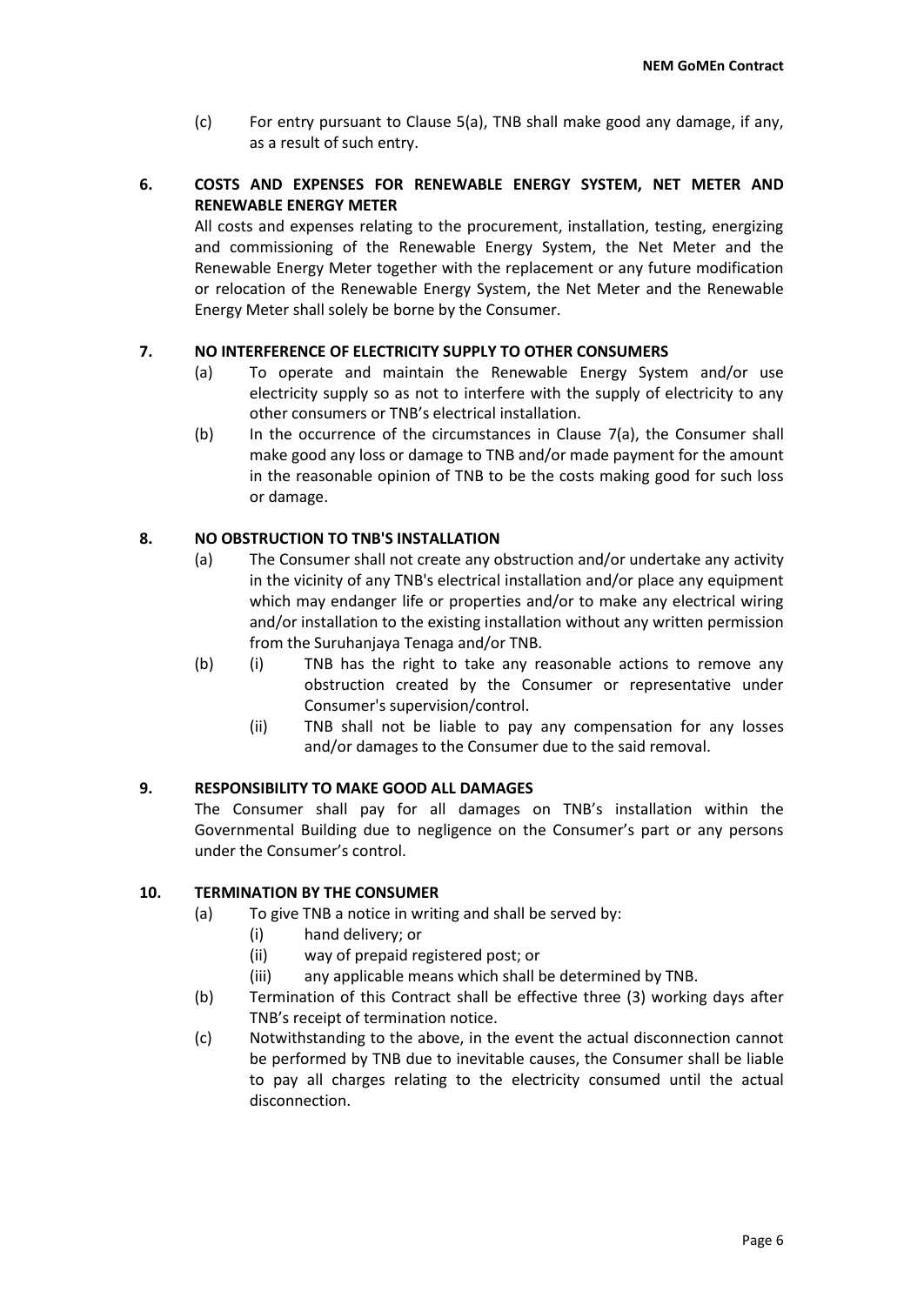# **11. TO TAKE SUPPLY OF ELECTRICITY**

To take supply of electricity at the Governmental Building according to the Tariff rates pursuant to the provision of the Act.

# **12. EXCEPTIONS TO ACCEPT THE EXPORT ENERGY**

Notwithstanding any other provision in this Contract, TNB shall not be obligated to accept the Export Energy if any of the following circumstances occurs:

- (a) for such periods and under such circumstances as TNB thinks fit having regard to public safety and private safety;
- (b) any emergency condition occurs;
- (c) the Renewable Energy System delivers the Export Energy which does not conform to the electrical characteristics consistent with prudent utility practices;
- (d) TNB interrupts the acceptance of the Export Energy to conduct necessary maintenance of TNB's system or the Net Meter;
- (e) any constraint in TNB's system to which the Renewable Energy System relates;
- (f) any dishonest consumption of the electricity by the Consumer or any third person;
- (g) any of the force majeure event as set forth in Clause 24;
- (h) the disconnection of the Renewable Energy System from TNB's system due to the failure of the Consumer to pay the amount as stipulated under Clause 21; or
- (i) the Consumer is in non-compliance with its obligations under Clause 2.

# **13. UPKEEP AND MAINTENANCE OF TNB INSTALLATION**

The Consumer agrees:

- (a) to take steps to ensure that no damage or tampering is caused to the said installation; and
- (b) to allow TNB to maintain any electrical installation within the Governmental Building at any time for safety purposes.

If there is any defect or abnormality on the installation, TNB shall have the right to make good the defects without being liable for any damages provided always it is not due to the negligence or willful acts of TNB, its employees or agents.

# **14. VACATED PREMISES**

- (a) If the Consumer vacates the Governmental Building without giving any notice to TNB as provided under Clause 10, the Consumer shall be liable to pay all charges of electricity consumed and any charges payable relating to the electricity consumed until the installation is disconnected or upon the termination of this Contract, whichever is the later.
- (b) TNB shall have the right not to provide electricity supply to any other premises in which the account is registered under the Consumer's name until the Consumer has made the full payment of the outstanding balance.

# **15. NON-TRANSFERABLE AND NO SETTING OFF OF CREDIT AMOUNT**

(a) The Consumer shall not be entitled to transfer any credit amount as described in Clause 21(c) below to any other accounts of the Consumer or any third party account. For the avoidance of doubt, any remaining credit amount which may be subsisting at the end of each Billing Cycle Period or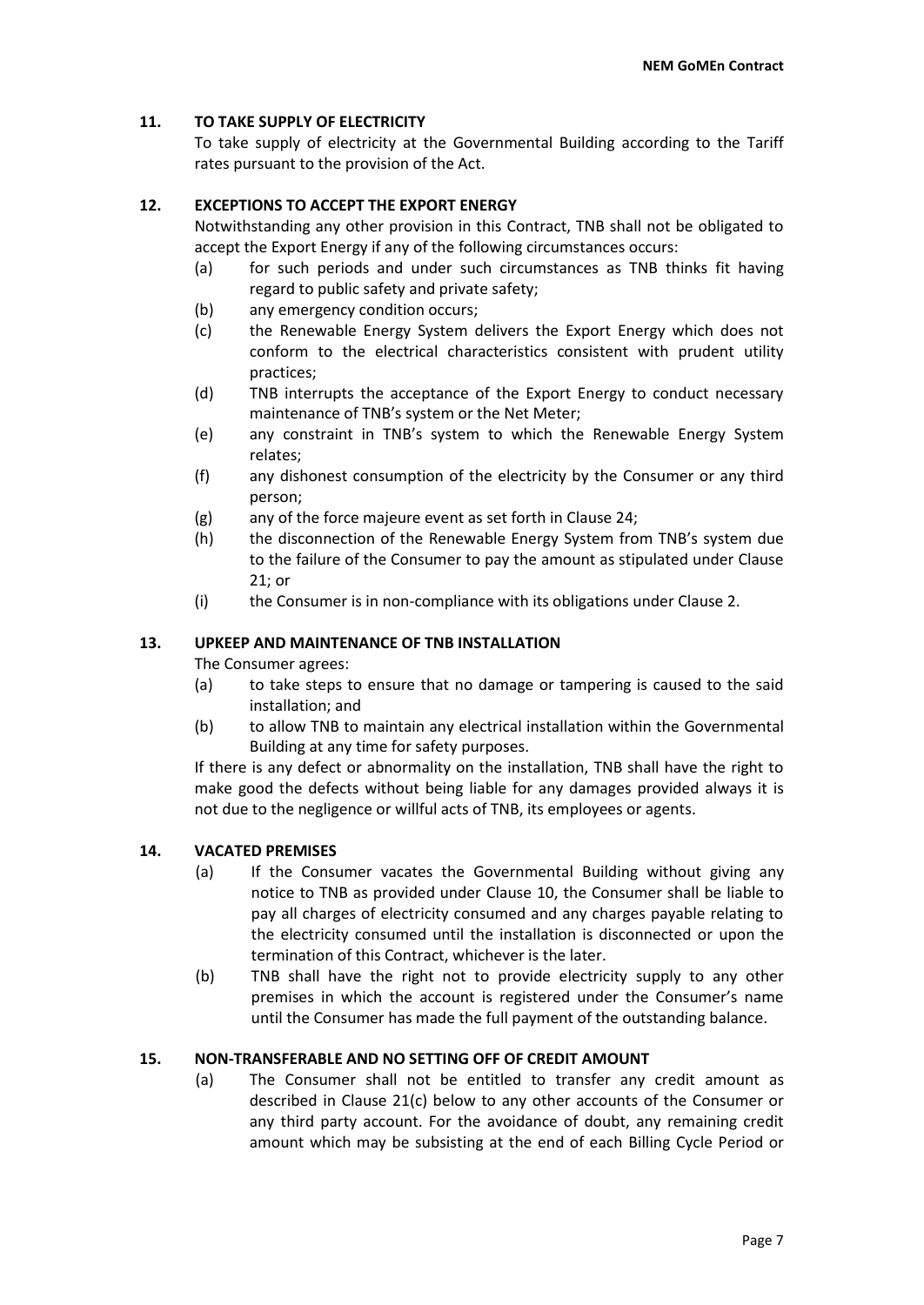upon the termination of this Contract, as the case may be, shall be adjusted to zero without any compensation to the Consumer.

(b) The Consumer shall not be entitled to set off any credit amount as described in Clause 21(c) below against any outstanding sums due and payable to TNB under the Electricity Supply Contract.

# **C. TNB'S COVENANTS**

# **16. LOCATION OF TNB'S INSTALLATIONS**

- (a) If any removal made to any TNB's installation and equipment which is likely to cause danger as provided under the Act, TNB shall have the right to disconnect electricity supply without notice.
- (b) If any relocation made to any TNB's installation and equipment without consent, TNB shall have the right to disconnect the electricity supply without notice and relocate the said installation and equipment with costs borne by the Consumer.

# **17. INSPECTION BY TNB**

- (a) TNB may need to inspect and test all installations before connection of the Renewable Energy System or electricity supply. However, it is the responsibility of the Competent Person appointed by the Consumer to ensure that the installations are safe.
- (b) The Consumer shall inform TNB of any proposed extensions or alterations to the installations so that TNB may make inspection and test of the extension or alteration if TNB so desires.
- (c) TNB does not accept any responsibility for any loss or damage caused by or occurs during or after test due to any defect in the installation and any test carried out by TNB is for TNB's purposes only and does not imply any warranty that the installation is suitable for the Consumer's purposes or that it fully complies with the Technical Guidelines and the Act or any subsequent amendments made thereunder.

# **18. TEMPORARY DISCONNECTION**

TNB may temporarily disconnect the supply of electricity to the Governmental Building for any purposes in connection with TNB's efficient electricity supply system. TNB shall not be liable to provide any alternative supply to the Consumer after the disconnection.

# **19. USAGE OF INSTALLATION FOR OTHER CONSUMER**

TNB may use its part of the installation to supply electricity to other consumers in the area.

# **D. MUTUAL COVENANTS**

# **20. EQUIPMENTS AND INSTALLATIONS**

Any installation comprising mains and service lines and other ancillary equipment up to and including the Net Meter will be the property of TNB.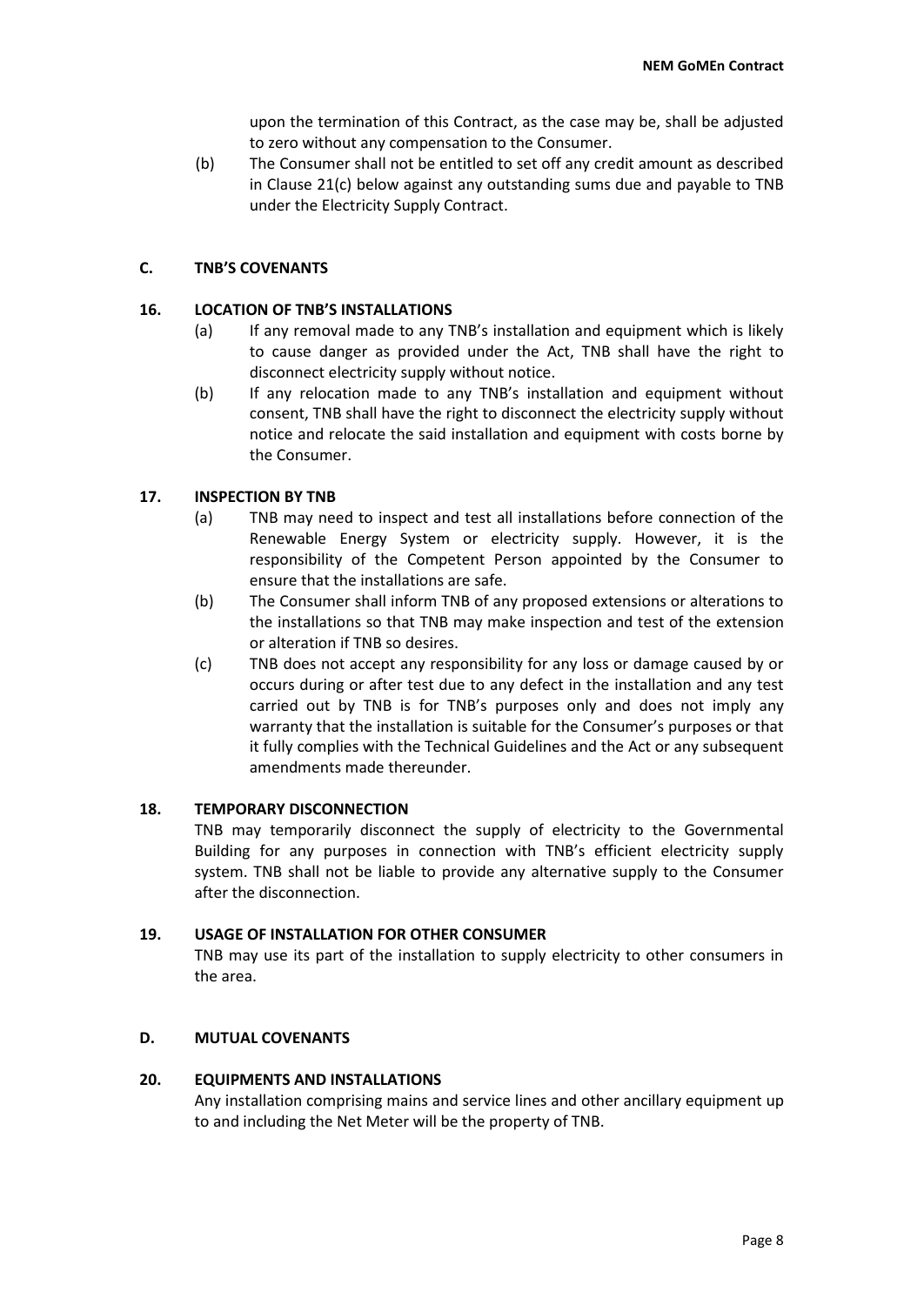# **21. BILLING AND PAYMENT**

- (a) TNB shall read the Net Meter on a monthly basis and shall measure the Import Energy and the Export Energy to determine the Supplied Amount and the Generated Amount respectively. The calculation of the Supplied Amount and the Generated Amount shall be based on the guidelines as may be issued by the Suruhanjaya Tenaga.
- (b) If, during any relevant Billing Month, the Import Energy exceeds the Export Energy, then the Consumer shall be billed for an amount (in RM) equal to the difference between (i) the sum of Supplied Amount and the appropriate charges and taxes and (ii) the Generated Amount and the appropriate taxes. The bills rendered by TNB to the Consumer shall be paid by the Consumer within the stipulated period.
- (c) If, during any relevant Billing Month, the Export Energy exceeds the Import Energy, then the Consumer shall be credited for an amount (in kWh) equal to such difference in the following Billing Month. Notwithstanding the above, the Consumer shall pay any appropriate taxes and charges (if any).
- (d) At the end of each Billing Cycle Period or upon the termination of this Contract, as the case may be:
	- (i) any remaining amount as described in Clause 21(b) above shall be billed and paid by the Consumer in accordance with Clause 21(b); and
	- (ii) any credit amount as described in Clause 21(c) above which may be subsisting at the end of such Billing Cycle Period or upon the termination of this Contract shall be adjusted to zero without any compensation to the Consumer.

For the avoidance of doubt, if this Contract is terminated prior to the end of a Billing Cycle Period, any credit amount as described in Clause 21(c) above which may be subsisting shall be adjusted to zero without any compensation to the Consumer.

- (e) In addition to the total payable amount as stated in any monthly bill for any Billing Month as described under Clause 21(b) and Clause 21(c), the Consumer may be imposed with a grid fixed charge and the appropriate taxes as provided in this Contract, if any.
- (f) Notwithstanding anything hereinbefore mentioned, TNB shall have the right to impose the NEM Monthly Minimum Charge in the event the monthly total charge for the difference between the Import Energy and the Export Energy is less than the stipulated amount in the Tariff Book.
- (g) TNB shall have the right to impose or levy a surcharge at the rate as prescribed under the Act on the outstanding amount, calculated until the date of full payment.
- (h) The Consumer shall be liable for electricity bills issued by TNB including any unpaid amount insofar as the account is registered under the Consumer's name regardless of any consumption of electricity by any third party.
- (i) The Consumer shall be responsible to repay the amount in the bills rendered by TNB including any other relevant charges for any invalid payment made by the Consumer such as false credit card, bounced cheque and any other invalid payment.
- (j) In the event the Consumer fails to make payments as required under this Clause 21, TNB shall have the right to disconnect the Renewable Energy System from TNB's system and/or the supply of electricity to the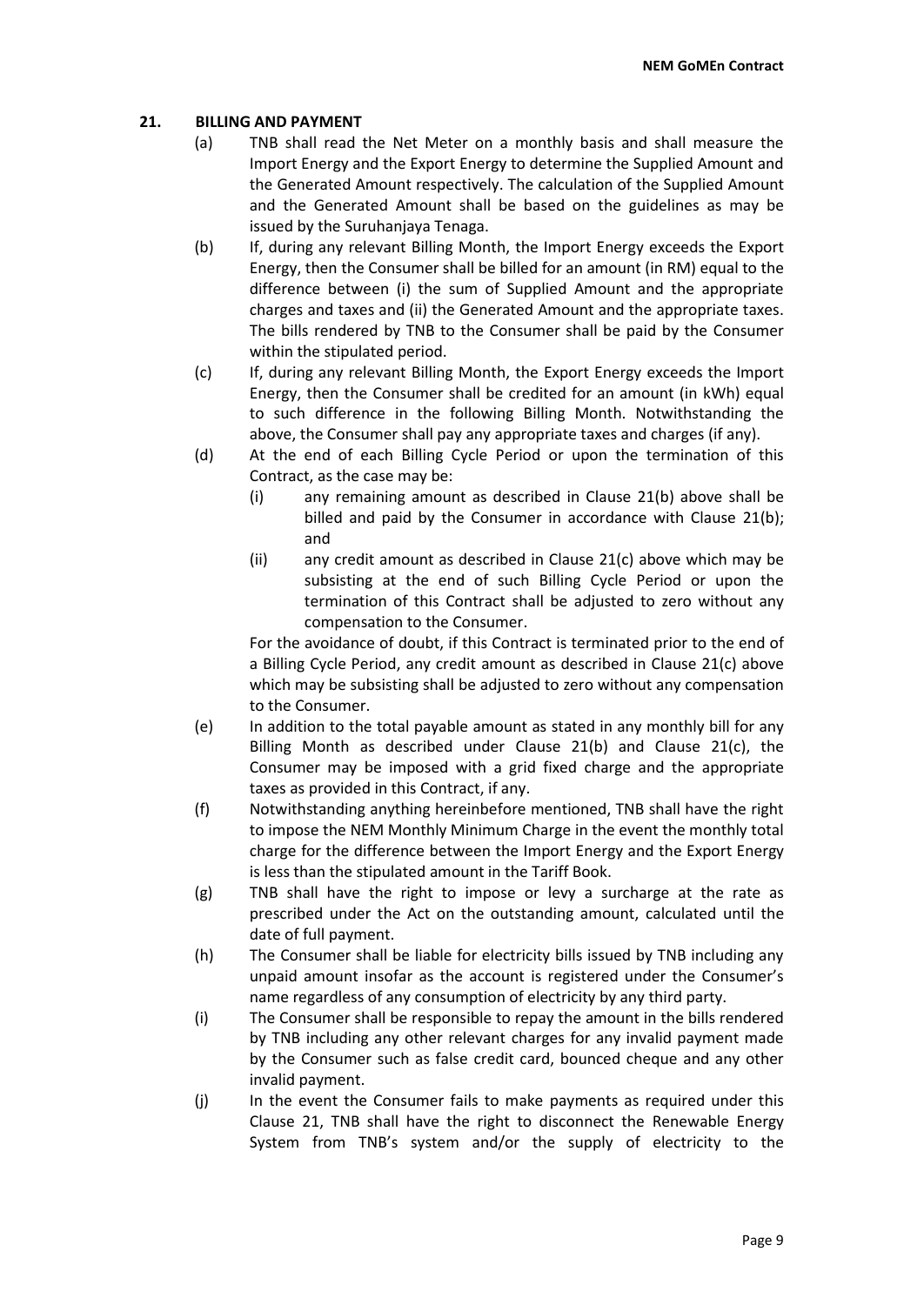Governmental Building or any other premises which is registered under the Consumer's name.

- (k) The Consumer shall be liable for any arrears of electricity bill and/or loss suffered by TNB by reason of dishonest consumption of electricity supply in all circumstances in accordance with the provisions of the Act.
- (l) TNB shall have the right to make adjustment and update of Consumer's account whenever necessary.
- (m) TNB shall be entitled to set off any amount due to it under this Contract against any sums due and payable to the Consumer under the terms of this Contract.

# **22. DISCONNECTION OF SUPPLY**

- (a) Subject to the Act, TNB shall have the right to disconnect the Renewable Energy System from TNB's system and/or the supply of electricity to the Governmental Building without giving prior notice in any situations mentioned below:
	- (i) any default by the Consumer under Clause 23 and such default are not remedied within the stipulated period if any;
	- (ii) by Court Order/Judgment;
	- (iii) if in the opinion of TNB that the continuation of the delivery of renewable energy by the Renewable Energy System to TNB's system or the supply of electricity to the Governmental Building will jeopardize the safety, reliability or security of TNB's system or presents an imminent physical threat or endanger the safety, life or health of any person or property;
	- (iv) upon the receipt of the termination notice indicating the intention to terminate this Contract by either TNB or the Consumer;
	- (v) any removal made to any TNB's installation and equipment as described in Clause 16(a);
	- (vi) the occurrence of the circumstances as described in Clause 12(d) or Clause 12(e); or
	- (vii) any right to disconnect the Renewable Energy System from TNB's system and/or the supply of electricity to the Governmental Building without notice as provided under the Act.
- (b) For the avoidance of doubt, the Consumer hereby irrevocably and unconditionally agrees and acknowledges that:
	- (i) TNB shall be excused from all its obligations under this Contract in the event TNB exercises its rights to disconnect the Renewable Energy System from TNB's system and/or the supply of electricity to the Governmental Building in any situations as set out in this Clause 22; and
	- (ii) TNB shall not be responsible for any loss or damage that may arise as a result of the disconnection of the Renewable Energy System from TNB's system and/or the supply of electricity to the Governmental Building.

# **23. EVENT OF DEFAULT**

The occurrence of any of the following shall constitute an event of default under this Contract and it is not limited to:

(a) Act or default of the Consumer affecting the efficiency and/or safety of TNB's installation.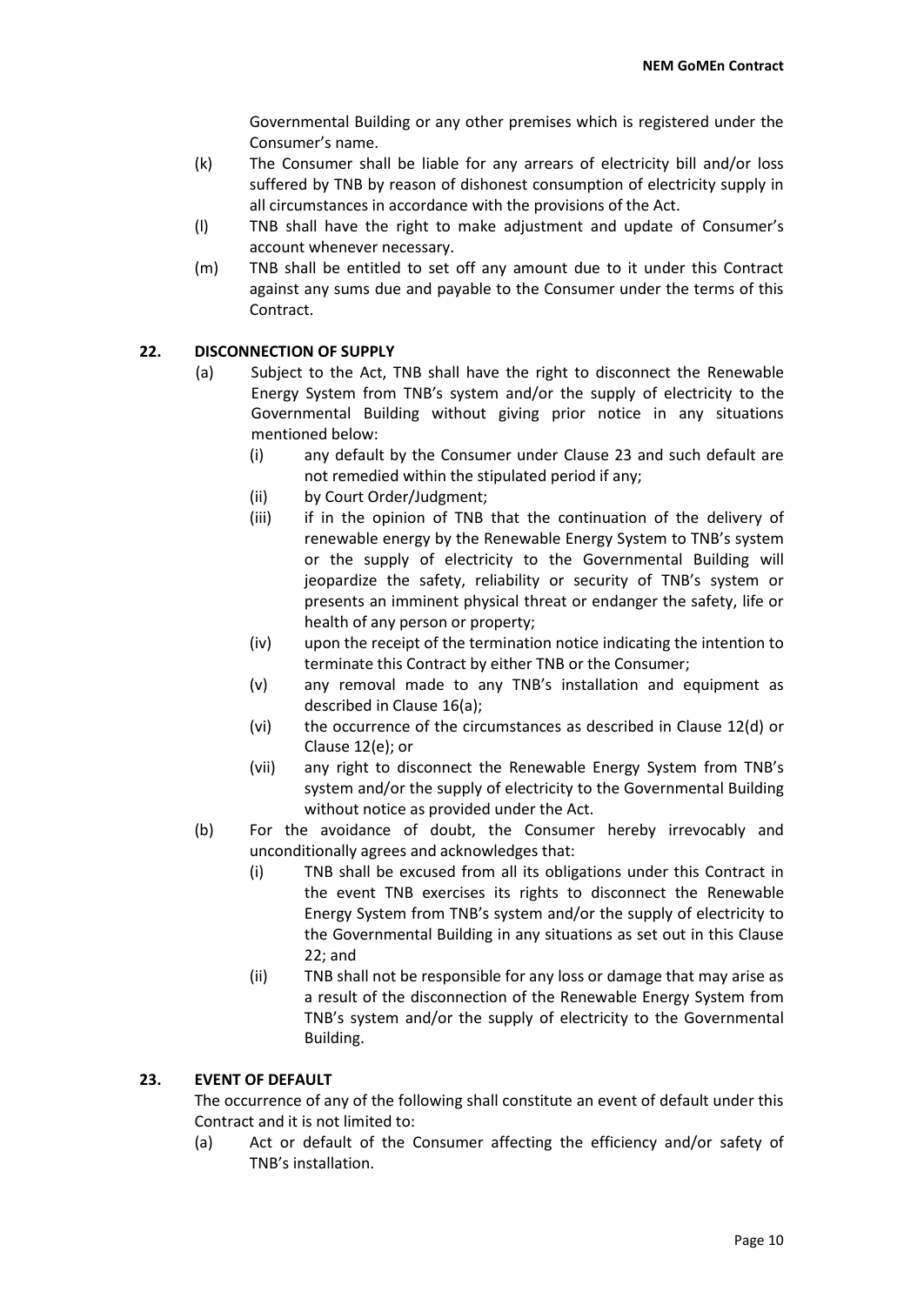- (b) The Consumer has failed to comply and/or breach with any provision of this Contract and/or the Act and/or commit any offence under the Act.
- (c) The Consumer acknowledges in writing its inability to pay its debt as such debts become due.
- (d) Failure to pay the amount as stipulated under Clause 21 above.
- (e) Any warranty, representation or covenant made by the Consumer in this Contract is false or inaccurate in any material respect.
- (f) The occurrence of a Change of Tenancy.
- (g) Consumption of electricity in any dishonest manner.
- (h) The Consumer fails to comply with any of the provisions stipulated under Clause 1 of this Contract.
- (i) The Electricity Supply Contract is terminated for any reason whatsoever.
- (j) In the event the Consumer vacates the Governmental Building pursuant to Clause 14(a).
- (k) Any change of the Consumer in the tariff classification without TNB's written approval.

# **24. FORCE MAJEURE**

Neither party shall be liable to the other party for any breach of terms and conditions of this Contract due to any of this event which shall include but not limited to national emergency war, hostilities, riot, civil commotion, earthquake, flood, disposition or by compliance with any order of government, local or any other authorities.

# **25. INDEMNITY AND NO LIABILITY CLAIM**

- (a) The Consumer agrees to indemnify and keep indemnified (indemnifying) TNB from and against all and/or any claims, actions, compensations, suits, proceedings, demands and all legal costs incurred thereby, brought against TNB, its servants or agents by a third party to which TNB shall or may be or become liable in respect of or arising from the performance of this Contract provided always it is not due to the negligence or willful acts of TNB, its employees or agents.
- (b) The Consumer shall at all times be fully liable to TNB and remain responsible for all damages flowing from any breach or default of any term or obligation in this Contract regardless of whether the Renewable Energy System and the Renewable Energy Meter are installed and owned by a third party or otherwise.
- (c) The Consumer hereby agrees that neither TNB nor its employees, servants, agents, representatives shall be liable and/or make good the Consumer in respect of any damage, injury or loss to any of the Consumer's property and/or life arising from any fault of the TNB's system or the Consumer's installation at the Governmental Building unless such damage, injury or loss have been proven as a result of any willful act, negligence, omission and/or failure to comply with any safety measures as provided under any written law.
- (d) The Consumer hereby agrees further that TNB shall not be liable for any cost incurred, loss and/or damage of industrial goods, product, property or life of the Consumer as a result of any unavoidable accident, voltage fluctuation, interruption, reduction and/or cessation of the electricity supply, fire or accident that may occur in consequence of the supply of electricity or the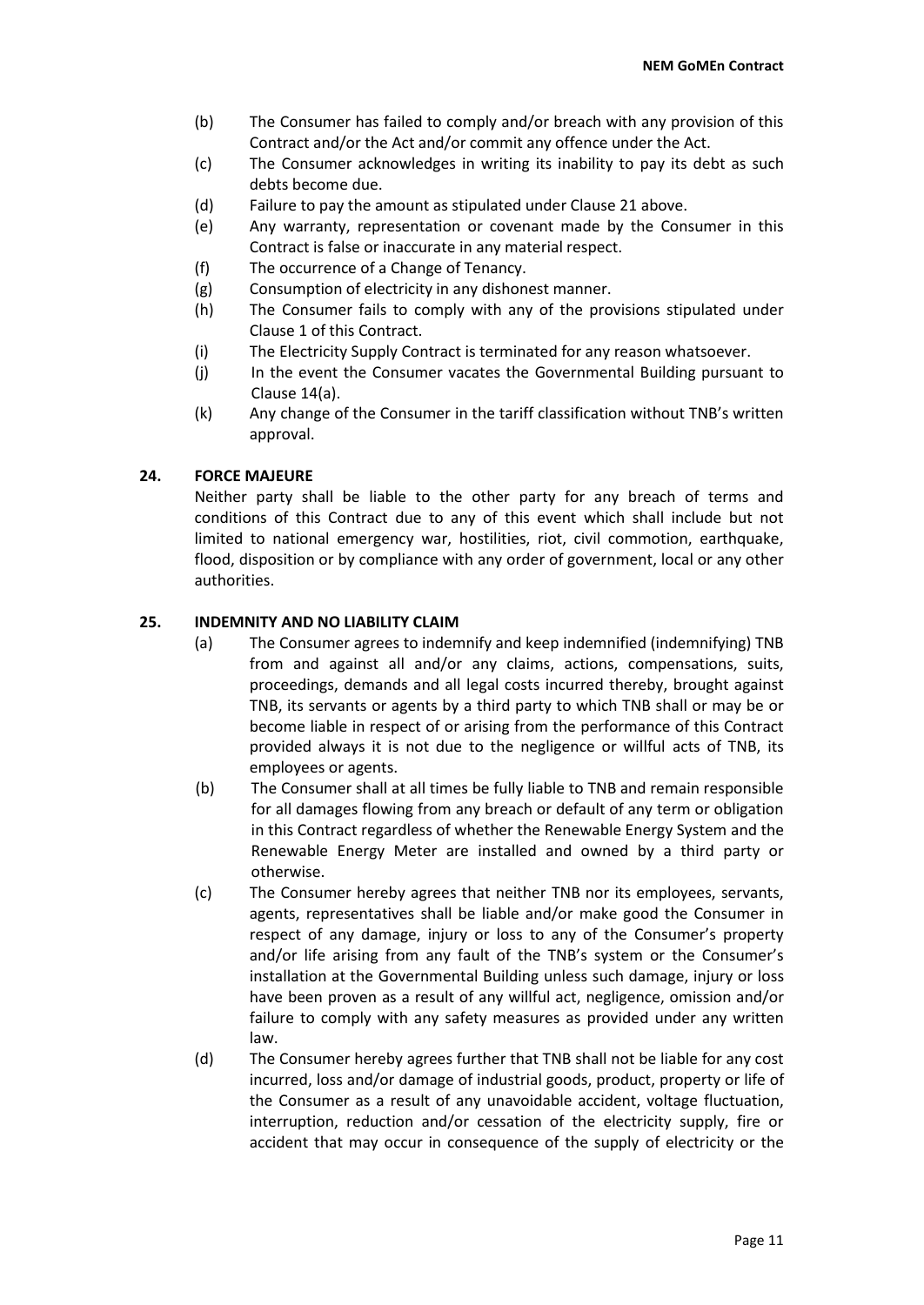use or misuse which is not due to the negligence or willful act of TNB and/or its employees.

# **26. NOTICES**

Unless and otherwise provided under the Act and any Clause stated under this Contract, any notice, demand or other communication which is required or allowed to be given or made under this Contract shall be in writing and shall be served by hand delivery or by way of prepaid registered post or ordinary post or any electronic means as mutually agreed by both parties to the address stated in this Contract. Proof of posting or service of any notice, demand or communication shall be deemed to be duly served:

- (a) if service is delivered by hand, at the time of such delivery and duly acknowledged;
- (b) if service is by way of post, on the third  $(3<sup>rd</sup>)$  working day after posting thereof; or
- (c) if service is delivered by electronic means, at the time of such delivery report.

Provided that the above Clause 26 shall not be applied to the termination of this Contract.

# **27. REMOVAL OF TNB INSTALLATION**

If the Consumer or the proprietor of the Governmental Building requests TNB to remove or relocate the supply line, pole, sub-station, pylon or any other TNB's installation or equipment within or outside the Governmental Building, subject to consent by TNB, all costs of executing the removal or relocation shall be fully borne by the Consumer or the proprietor as the case may be.

# **28. SERVICES OF LEGAL PROCESS**

The service of any legal process shall be by way of prepaid registered post sent to the address as stated in this Contract. Proof of posting shall be regarded as proof of acceptance and the said service shall be deemed to have been duly served and duly received upon the expiry of five (5) days from the date of posting.

# **29. TERMINATION OF CONTRACT BY TNB**

- (a) TNB may terminate this Contract at any time upon giving not less than fourteen (14) working days' notice in writing of its intention to do so.
- (b) TNB may terminate this Contract under Clause 22(a) by giving fourteen (14) working days' notice from the date of expiry of the remedy period, except for the situations in Clause 22(a)(ii) and Clause 22(a)(iv).
- (c) If the Consumer renders to TNB a temporary notice of disconnection of the Renewable Energy System from TNB's system and/or the supply of electricity to the Governmental Building thereby it shall be deemed as a notice of termination of the Contract and subject to the issuance of notice under Clause 29(a).
- (d) If TNB discovers that the information given is false and/or is disputed with the existence of prima facie proof relating to the delivery of renewable energy by the Renewable Energy System and the supply of electricity to the Governmental Building and proven by any applicable laws or court order, TNB shall have the right to terminate this Contract upon giving a written notice of not less than twenty-four (24) hours.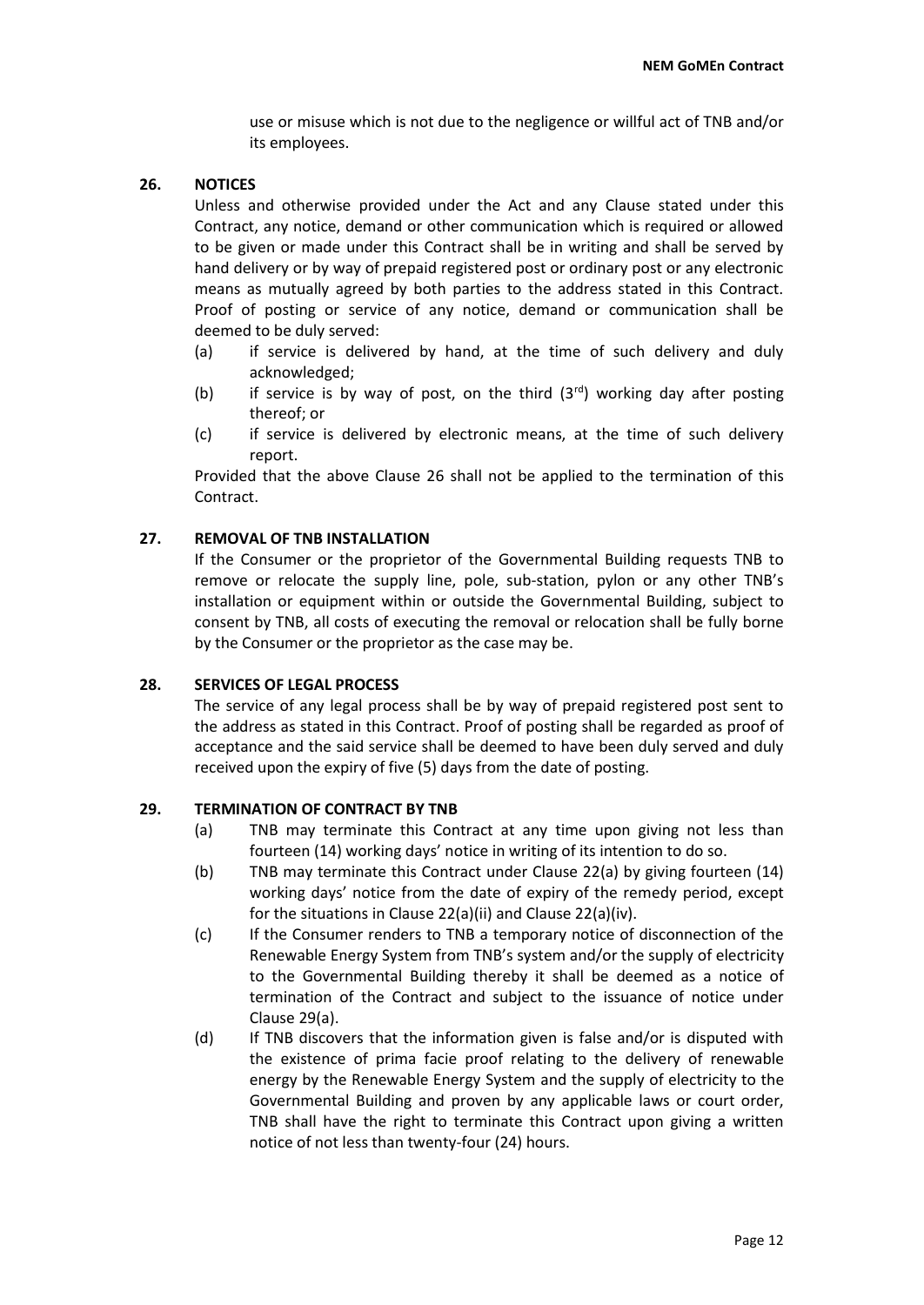(e) If TNB for any reasons pursuant to any laws or under any direction of the Suruhanjaya Tenaga and/or relevant authority has been given the right to terminate this Contract.

# **30. CONSEQUENCES OF TERMINATION**

On such effective date of termination under Clause 10 or Clause 29,

- (a) TNB shall be discharged from any obligations and liabilities under this Contract including any claim for damages without prejudice to TNB's rights to make such claim due to the disconnection of the Renewable Energy System from TNB's system and/or the supply of electricity to the Governmental Building and the termination of this Contract;
- (b) the terms and conditions as specified in the Electricity Supply Contract shall then be applicable; and
- (c) this Clause 30 shall survive the termination of this Contract.

# **31. TRANSFER OF OUTSTANDING AMOUNT AND BALANCE OF DEPOSIT**

- (a) TNB shall have the right to transfer any outstanding amount of electricity bills from any vacated account of the Consumer to any active account registered under the Consumer's name.
- (b) If there is a balance of deposit from the Consumer's vacated account, TNB shall have the right to use the balance of the deposit to adjust for any outstanding amount from whichever active account registered under the Consumer's name.

# **32. ENVIRONMENT ATTRIBUTE**

The value of any credits or financial benefits which are available or may become available for reductions of "green house gas" emissions earned from the generation of renewable energy by the Renewable Energy System shall be solely for the benefit of the Consumer.

# **E. MISCELLANEOUS**

# **33. AMENDMENT, MODIFICATION OR REPLACEMENT**

TNB reserves the right to amend, modify, revise or replace the terms and conditions stipulated under this Contract from time to time. TNB may give notice of amendment to the Consumer in such a manner as TNB reasonably deems appropriate.

#### **34. CHANGE IN NEM SCHEME AND/OR THE ACT**

In the event of any change in the NEM scheme and/or the Act including but not limited to the application of the Technical Guidelines or the discontinuation of the NEM scheme as decided by by the Government of Malaysia, TNB may by written notice to the Consumer unilaterally amend the terms and conditions of this Contract in any manner that it deems fit in order to ensure the compliance of the Government of Malaysia's decision, the Act and the Technical Guidelines.

#### **35. ASSIGNMENT**

The Consumer shall not assign any of the rights or obligations arising under this Contract to any third party without the prior consent in writing of TNB. TNB shall be entitled to assign or transfer its interest, rights and obligations in whole or in part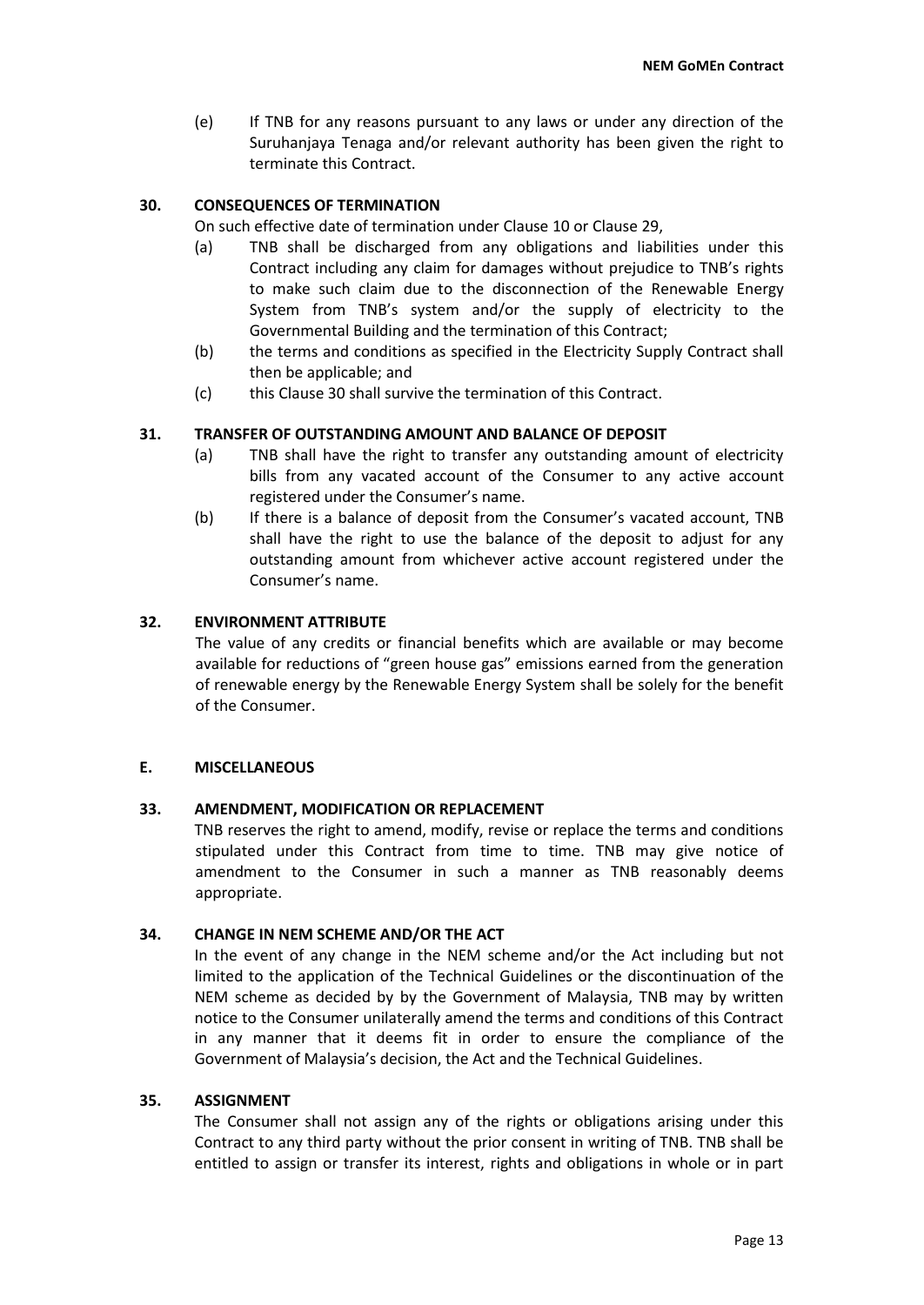under this Contract without the Consumer's prior written consent and the Consumer hereby agrees to execute such agreement and do such things as may be required by TNB to give effect to such assignment and/or transfer.

# **36. CONFIDENTIALITY**

- (a) Except as it is or becomes a part of the public domain or as provided hereunder, all information provided by either party under this Contract shall be confidential at all times unless specified otherwise in writing.
- (b) The Consumer agrees that TNB may disclose all information provided by the Consumer under this Contract (including but not limited to any data or information from the reading of the meters), without limitation to the relevant departments and subsidiaries of TNB, including TNB's agents, advisors and outsource service providers, inside or outside of Malaysia, as well as the Suruhanjaya Tenaga, any other government entity and court or if required by any laws and regulations made thereunder.

# **37. GOVERNING LAW**

This Contract shall be governed by and construed in accordance with the Act and any regulations made thereunder including any amendment thereto as well as any other relevant written laws.

# **38. INSTALLATION OF EQUIPMENT TO GENERATE RENEWABLE ENERGY**

The Consumer shall inform TNB on any equipment installed at the Governmental Building for the purpose of generating renewable energy.

# **39**. **PERSONAL DATA PROTECTION**

- (a) Both parties agree to comply and have adequate measures in place to ensure compliance at all times with the provisions and obligations contained in all applicable laws and regulations in Malaysia, including but not limited to the Personal Data Protection Act 2010, its subsidiary legislation and associated code of practice as amended from time to time in order to collect, use, process, record, hold, store, share and/or disclose any or all information related to the performance and obligations under this Contract.
- (b) The Consumer shall not cause or permit the Personal Data to be transferred outside Malaysia without the prior written consent of TNB or the Consumer shall ensure that the cross-border country must have the data protection legislation at least equivalent to the level of protection afforded by the Personal Data Protection Act 2010 (if any).
- (c) The Consumer shall implement adequate technical and organisational security measures to protect the Personal Data from any loss, misuse, modification, unauthorised or accidental access or disclosure, alteration or destruction.
- (d) The Consumer shall have the obligation to securely dispose of all Personal Data whether in written, electronic or other form or media given by TNB, and certify in writing to TNB that such Personal Data has been disposed of securely, upon expiry or termination of this Contract.
- (e) Upon default, the defaulting party shall be liable for and shall indemnify (and keep indemnified) against each and every action, proceeding, liability, cost, claim, loss, expense (including reasonable legal fees and disbursements on a solicitor client basis) and demands incurred by the aggrieved party which arise directly or in connection with the defaulting party's processing of